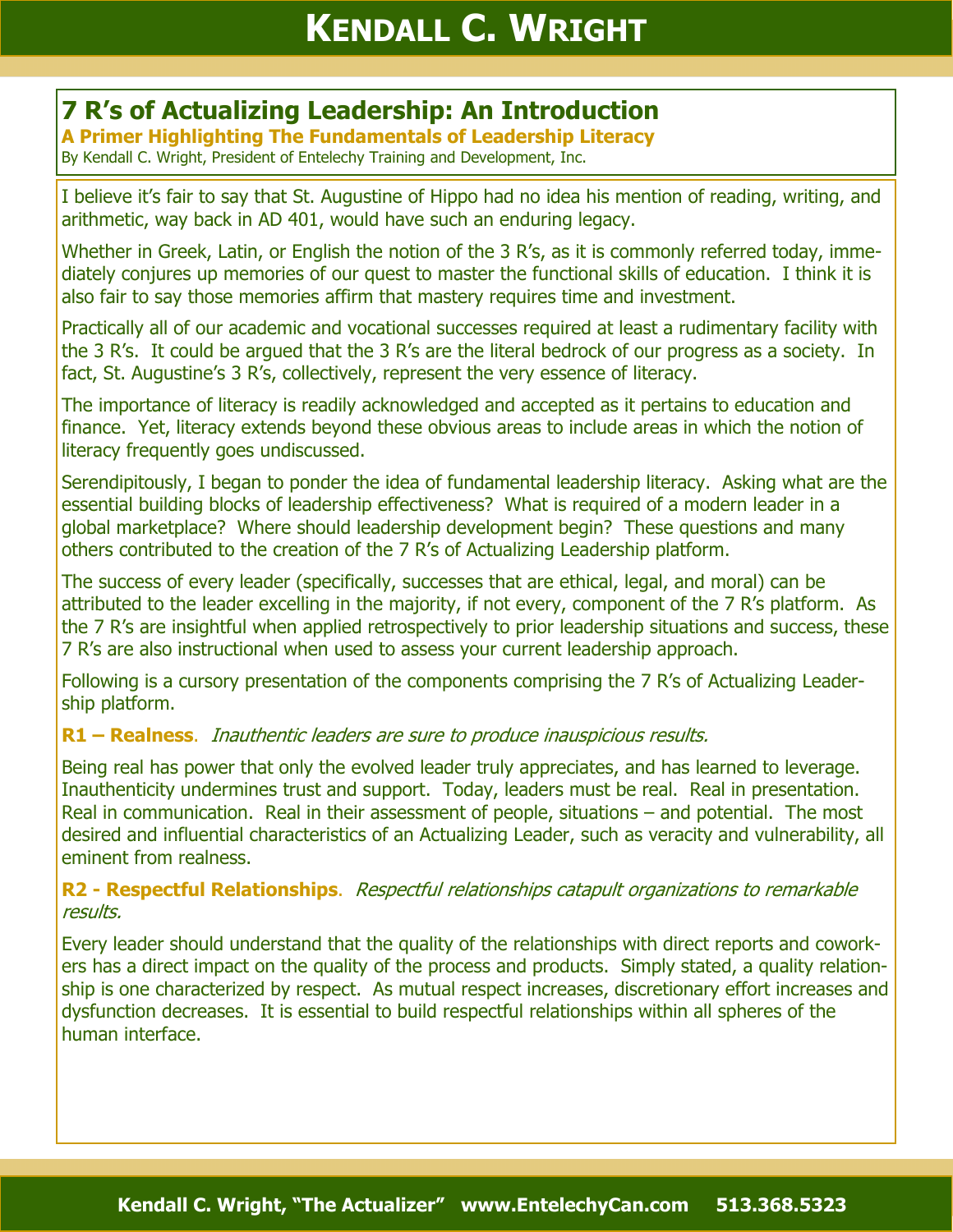## **R3 - Reduction of Barriers.** Reduction of barriers allows both the team and the leader to shine.

Barriers to productivity exist in many forms and sizes. Trust, communication, team work, diversity and so many other areas are potential breeding grounds for barriers. It is incumbent upon the leader to proactively seek out these barriers and purge them from the culture. Reduction of these barriers positions the team, and the leader, to make maximum contribution to the bottom line.

**R4 - Resource Development.** Exceptional leaders differentiate themselves in their willingness to invest in the training and development of their team.

Your enterprise will be only as good as you are willing to invest in the growth and development of your human resource. When approached strategically, training, education, and coaching are the gateway to break-away performance in the marketplace. Industry leaders know the value of investing in the development of human capital. To opt to neglect investing in training and development is to place a lid on organizational growth and effectiveness.

#### **R5 - Robust Accountability.** In absence of accountability there can never be the full actualization of potential.

Creating a culture of robust accountability begins with the consistent practice of holding oneself accountable, and then holding each team member accountable. Accountability must become an organizational norm. Only if individuals adopt the practice of proactively initiating accountability conversation will the culture be positively impacted and transformed. Robust accountability, at all levels, is key to cultivating a mature and respectful work culture.

### **R6 – Resilience.** Failures are a real part of the equation, resilience is a real part of the solution.

Leadership usually requires asking people to change in some way. These requests are frequently met with resistance and skepticism. Leaders must develop a level of resilience that allows them to bounce back time after time when projects proceed much slower than expected or desired – or fail flat out. There is no way around this point. A leader without resilience is soon to succumb to the inertia of change.

#### **R7 – Results-Oriented.** Results Reign! Your results will either distinguish you, disgrace you, or destroy you.

The marketplace evaluates a leader by the results he or she achieves. Achieving market impacting results is a process, a thoughtful and thorough process, not an instantaneous event. Today, the hyper-competitive nature of business requires and rewards leaders who have a focused and unwavering result orientation.

Just as St. Augustine of Hippo's condensation of the key competencies of education continue to serve as shorthand for educational literacy, the 7 R's of Actualizing Leadership have the potential to do the same for our understanding of leadership effectiveness and the development of that effectiveness.